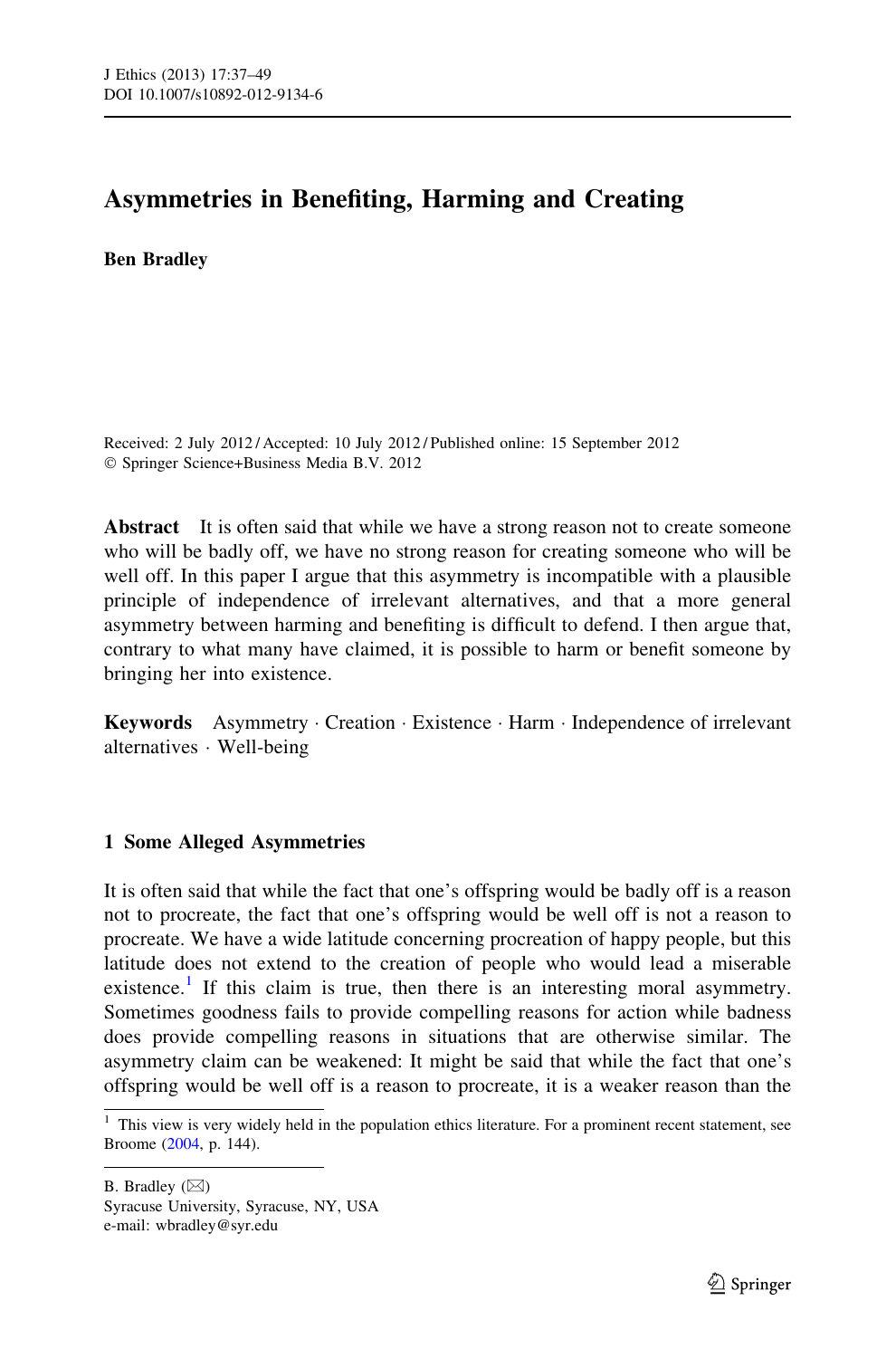reason not to procreate that is provided by the fact that one's offspring would be badly off. This would also be an interesting moral asymmetry. Can it be justified?

We might think the apparent asymmetry could be explained in the following way: Having a child is a significant burden on the parents. The mother must carry the fetus for 9 months. The parents must take time away from their other pursuits to raise the child. Raising children costs money. We might think that we do not have a compelling reason to have a child, because morality cannot compel us to make those sacrifices even if the resulting child would be happy.<sup>2</sup> And we might think that the time, effort and money spent creating and raising a child could be better spent helping other people (Persson [2009](#page-12-0), pp. 44–45). If this were all the asymmetry amounted to, it would not be very interesting. Let us attempt to take these other considerations out of the picture by imagining the following scenario. Dr. A has a blastocyst, two petri dishes and a garbage can. The blastocyst, let us suppose, is not an individual, organism or person, and even if a person should later emerge from it, that person will not be identical to the blastocyst. (If this supposition is too much to bear, suppose Dr. A has some gametes…) Petri dish 1 is the happy petri dish. If Dr. A drops the blastocyst into it, it will develop into a happy person, and nobody will have to sacrifice anything for that person's happiness (it will be raised in an incubator...). Its life will have value of  $+100$  for it. Petri dish 2 is the torture petri dish. If Dr. A drops the blastocyst into it, then it will develop into a person who lives in constant agony until death. Its life will have value of  $-100$ ; no one else's wellbeing will be affected. The garbage can is just a regular garbage can; if Dr. A drops the blastocyst into it, it will not develop into a person at all. What should we say about the various courses of action under consideration here? I believe that most or all agree that dropping the blastocyst into the torture petri dish would be unconscionably evil. There are overwhelming reasons not to do it. It seems that dropping the blastocyst into the happy petri dish would be permissible, but not morally required. And it seems that dropping the blastocyst into the garbage can would be permissible and would not make a monster of Dr. A. So we have an asymmetry: There is overwhelming reason not to drop the blastocyst into the torture petri dish, but no strong reason to drop the blastocyst into the happy petri dish, even though, in terms of welfare, the two actions are equidistant in opposite directions from the garbage can option. How can this be explained?

Let me at the start dismiss a related asymmetry. One might be a pessimist of a certain sort, and say that every human life is on balance bad.<sup>3</sup> If that were so, there would be an asymmetry of sorts: We would always have reason not to procreate, and no reason to procreate. I do not know whether pessimism of this sort is true. But this is not an asymmetry of the sort in which I am interested. We might still wonder: if one's offspring would be well off, would that be a reason to procreate? Would that reason be as strong as the reason not to procreate if one's offspring would be badly off? Pessimism does not answer those questions.

<sup>&</sup>lt;sup>2</sup> Thanks to Elizabeth Brake, Sarah Stroud and Tyler Doggett for pressing this point.

<sup>&</sup>lt;sup>3</sup> For a recent defense of this view see Benatar [\(2006](#page-11-0)); also see Benatar, "Still Better Never to Have Been: A Reply to (More of) My Critics," in this issue of The Journal of Ethics.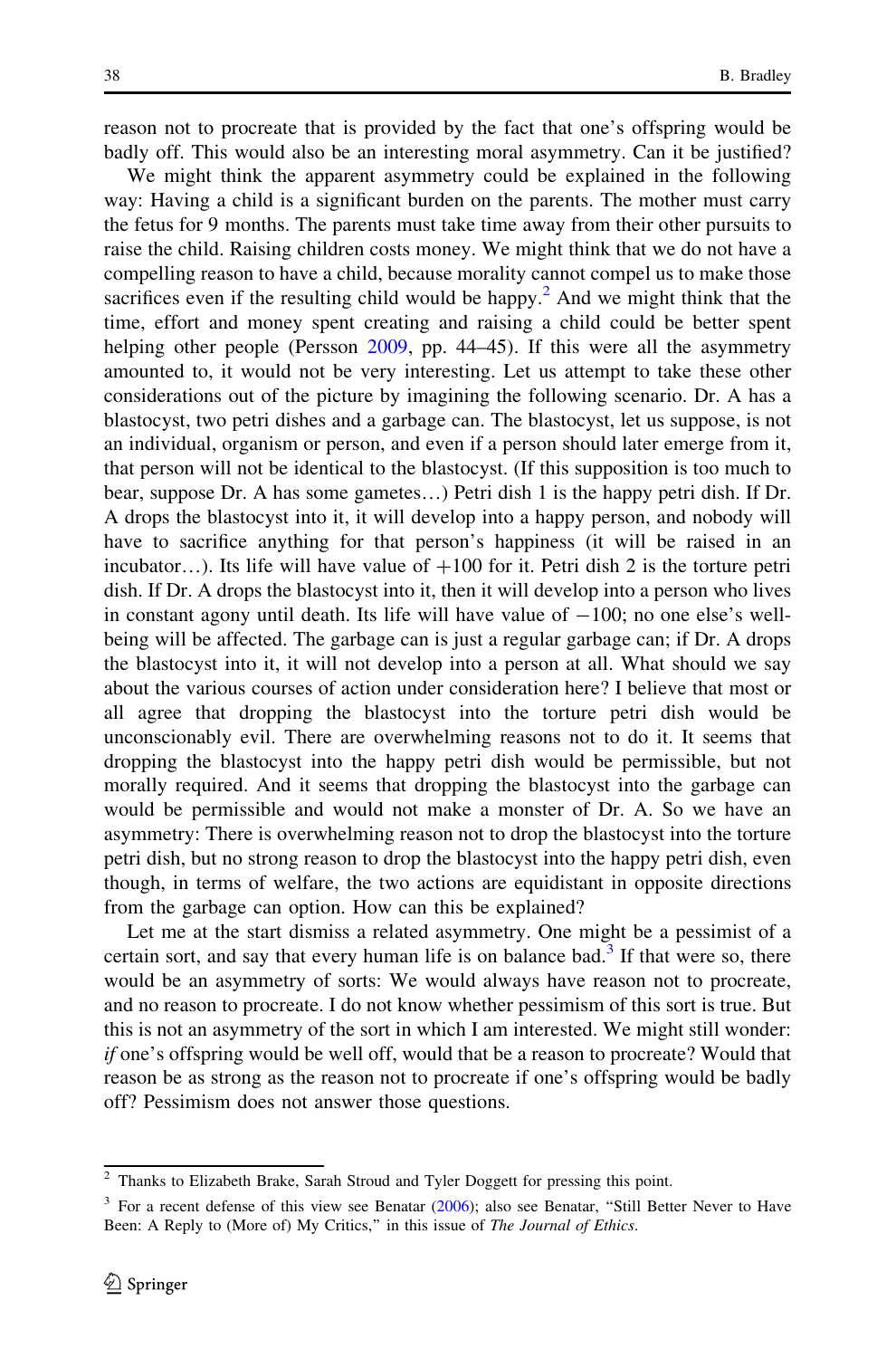David Benatar has defended the asymmetry by arguing as follows: although pleasure is good in itself, it is not better than the absence of pleasure when the absence of pleasure is due to nonexistence; however, pain is both bad in itself and worse than the absence of pain; thus bringing someone into existence only harms her, and never benefits her (Benatar [2006](#page-11-0)). I have argued elsewhere (Bradley [2010](#page-11-0)) that Benatar's asymmetry cannot be defended. Briefly, the problem is that there is a conceptual link between goodness and betterness; but if pleasure were intrinsically good but not better than its absence, there would be no such link.

Perhaps this asymmetry is just a special case of a more general asymmetry between benefiting and harming. It is sometimes claimed that there is more reason to prevent or avoid harm than to produce a benefit.<sup>4</sup> Someone who fails to pull a drowning child out of a pool of water, at no cost to himself, is a moral monster; but someone who fails to bestow a handsome benefit on a child, at no cost to himself, is at worst a bit inconsiderate, and probably not a monster, certainly not for that reason. Failing to procreate when one's offspring would be badly off is preventing harm, and there is a strong duty to do it; procreating when one's offspring would be well off is merely benefiting, and is morally optional.

Or perhaps the asymmetry is less broad. Perhaps when an already-existing person's welfare is at stake, benefits and harms are equally important, but when it is still up for grabs whether a new person will exist or not, it is more important not to harm this as-yet merely potential person than to benefit her. We have a strong obligation to make people happy and not to make people unhappy, and we have a strong obligation not to make unhappy people, but we do not have a strong obligation to make happy people. And of course there is conceptual space for a more complicated position, according to which the reasons not to harm, or to prevent harm, are strongest; the reasons to benefit already-existing people are less strong; and the reasons to benefit those who might not exist are still weaker.

I will argue that there is no asymmetry in benefiting and harming. Harms do not provide stronger reasons than benefits, whether it is already-existing people or merely potential people whose welfare is at stake. If the negative welfare level of one's potential offspring is a reason not to create that person, then the positive welfare level of one's potential offspring is a reason to create that person, and neither of these sorts of reasons is stronger than the other.

Some will agree that there is no asymmetry, but argue that it is impossible to benefit or harm someone by creating her, because this would require a nonsensical comparison between a person's well-being level at a world at which she exists and at a world when she does not exist. So I will also attempt to defend the claim that it is possible to make someone better or worse off (and thereby, on some views, benefit or harm that person) by creating her.

In denying this asymmetry I am not denying that there are any asymmetries in this neighborhood. For example, there might be an asymmetry, not in well-being, but in rights. Perhaps creating an unhappy person violates that person's rights, whereas failing to create a happy person violates no rights. $5$  Given that there is a

<sup>&</sup>lt;sup>4</sup> Popper ([1966,](#page-12-0) p. 284n2); for more recent examples see Shiffrin [\(1999](#page-12-0)) and Harman ([2004](#page-11-0), p. 98).

<sup>&</sup>lt;sup>5</sup> Ingmar Persson argues against this sort of explanation of the asymmetry (Persson [2009](#page-12-0)).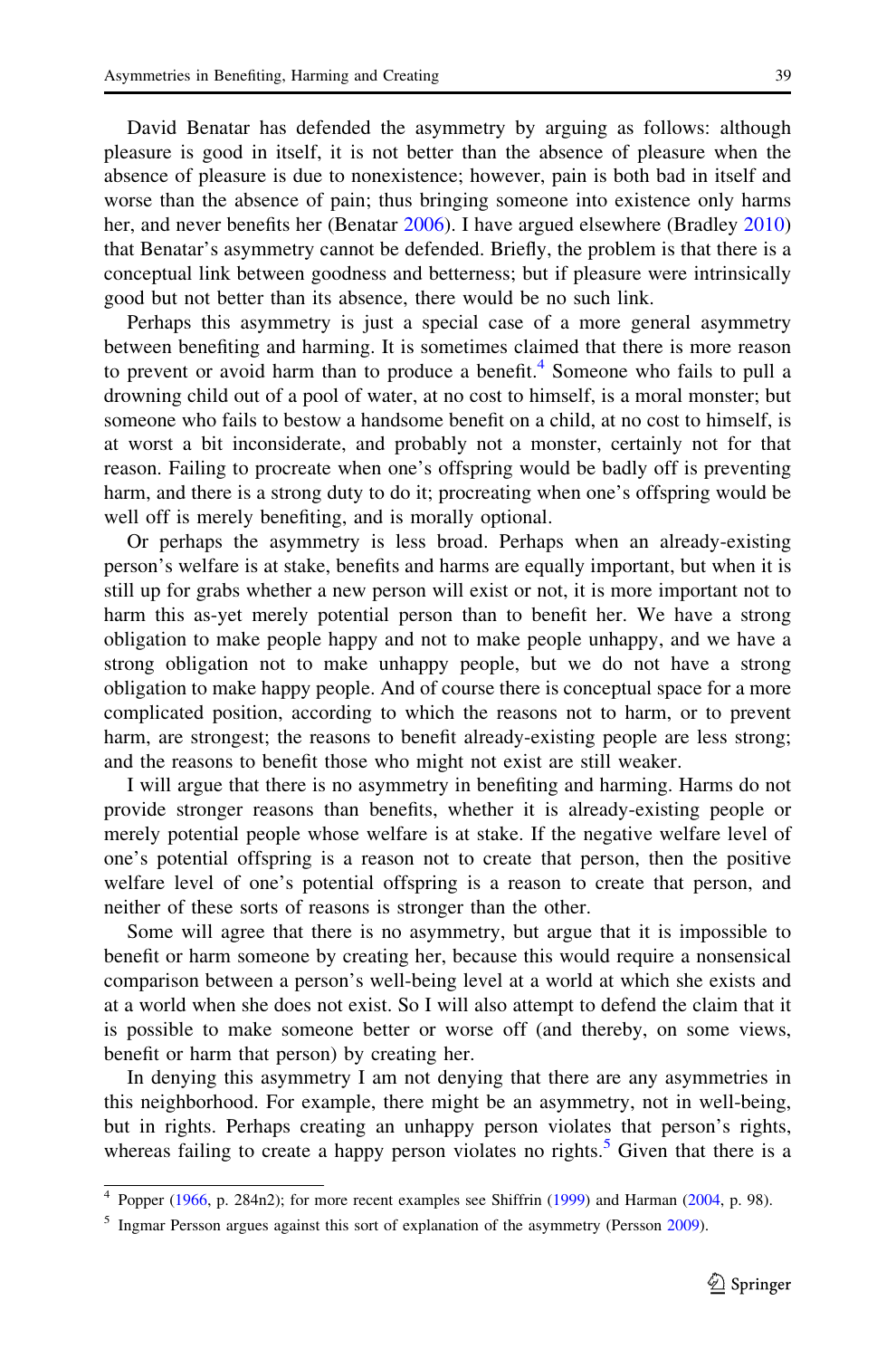strong reason not to violate someone's rights, there is a strong reason not to have an unhappy child but no analogous reason to have a happy child (rather than no child). In this paper I will set aside rights-based explanations of the asymmetry and focus only on welfare-based explanations.

#### 2 Procreative and Individual-Affecting Decisions

It is common in the population ethics literature to distinguish between two kinds of situations: *procreative decisions*, where one's decision determines whether or not someone exists at all, and individual-affecting decisions, where the same people exist no matter what one does. It is often claimed that the rules are different for these two kinds of decisions. Consider the following two actions: (1) bestowing 10 units of positive welfare on X, who already exists but otherwise would have zero welfare (an individual-affecting decision); (2) creating X and thereby making it the case that X has a life with 10 units of positive welfare. According to many, there is more reason to do  $(1)$  than  $(2)$ , despite the fact that the same amount of welfare is bestowed on X either way (Narveson [1967\)](#page-12-0). If Dr. A could make an existing person happy instead of throwing the blastocyst into the happy petri dish, then he should do that instead.

In order to be sure that there really is an asymmetry here, we need to look at what alternatives to (1) and (2) are available in the circumstances. The relevant alternative to (1) is failing to bestow  $+10$  on X, resulting in X existing with zero positive welfare. What is the relevant alternative to  $(2)$ ? It might be  $(2')$  failing to create X, and thereby not creating any person with any positive welfare, in which case (2) is a "procreative decision." But it could also be  $(2'')$  creating X and thereby making it the case that X has zero well-being.

I take it that, on the asymmetric view we are considering, if the alternative to (2) is  $(2'')$ , then there is just as much reason to do  $(2)$  as to do  $(1)$ ; but that if the alternative to  $(2)$  is  $(2')$ , there is more reason to do  $(1)$  than  $(2)$ . So the view cannot be simply that positive welfare accruing to X provides less justification for the act, a, that produces those benefits, when  $\alpha$  is the act of creating X than when  $\alpha$  is some other non-creating act. Rather, the view must be that the positive welfare enjoyed by a person as a result of an act provides less of a reason to do that act when the person enjoying the welfare would never exist if some alternative act were performed instead.

Does this also apply to negative welfare? It would seem not, in which case there is an asymmetry between positive and negative welfare. Creating an unhappy person seems just as bad as making an existing person unhappy.

The view that is coming into focus is a form of what Arrhenius calls ''Necessitarianism,'' or the view that the only well-being that is relevant to what one ought to do is the well-being of ''necessary people,'' or people that will exist no matter which alternative is performed (Arrhenius [2006](#page-11-0), p. 21). But on the view we are targeting, negative well-being counts equally whether it belongs to a necessary or contingent person. Positive well-being is discounted for contingent people. (We are assuming a unified scale of well-being.) Let us call this view ''Asymmetrical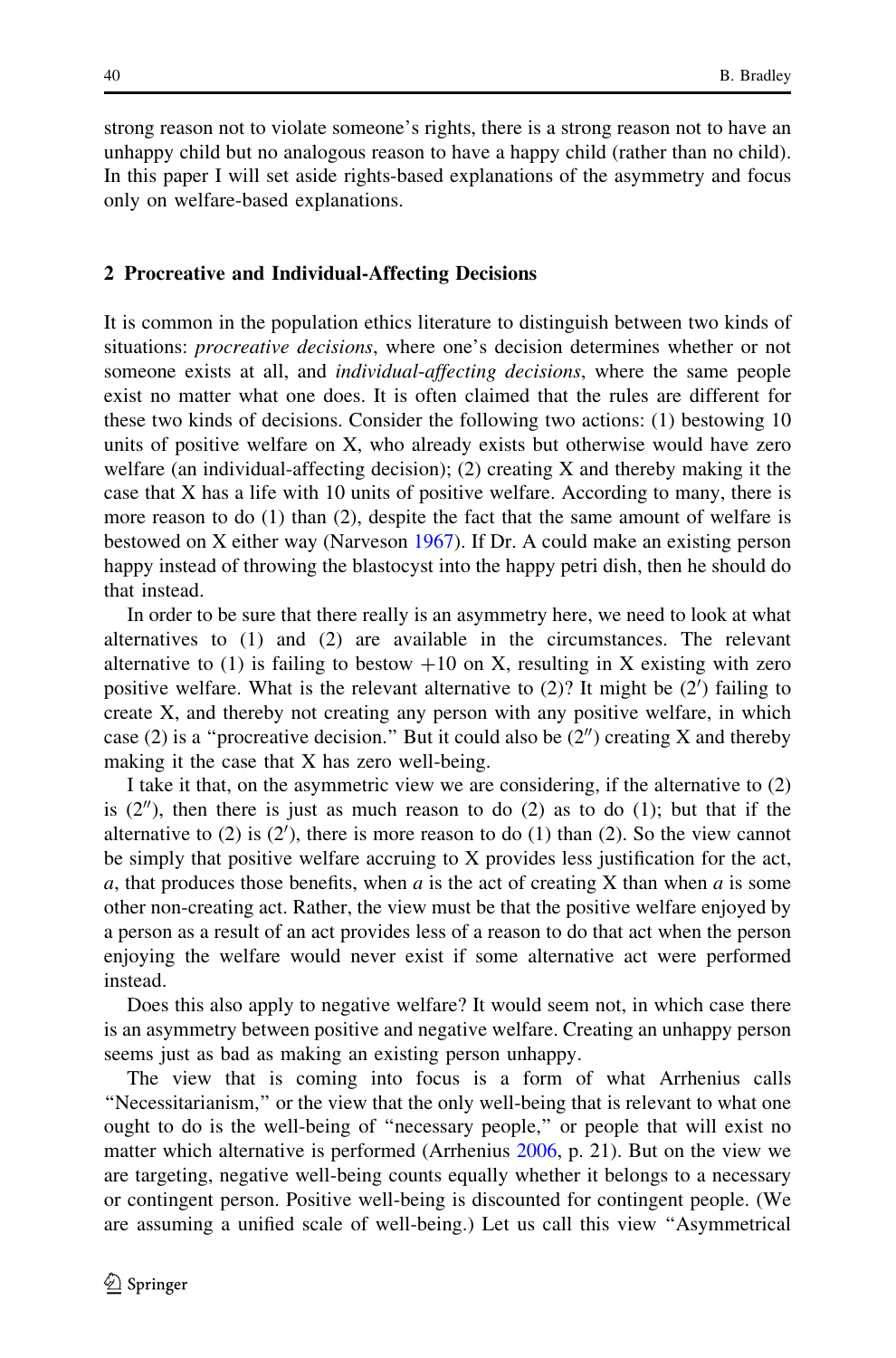Necessitarianism."<sup>6</sup> Let us introduce a little bit of jargon to state the view. Let us say that the N-utility of an  $act = (the total positive welfare for necessary people)$ produced by the act) plus (the positive welfare for contingent people produced by the act multiplied by a discount rate n  $(0 \le n \le 1)$ ) minus (the total negative welfare produced by the act). Now we can state Asymmetrical Necessitarianism as follows:

AN: the welfare-related reason to do an act is proportional to the N-utility of the act<sup>7</sup>

AN squares with common sense in some cases. It entails that when someone has the choice between (1) and (1'), there is strong reason  $(+10)$  to choose (1), since only a necessary person is affected. Similarly for the choice between  $(2)$  and  $(2'')$ . And it entails that given the choice between  $(2)$  and  $(2')$ , there is a weaker reason to choose (2)—in fact, if the discount rate is 0, then there is no welfare-based reason that favors  $(2)$  over  $(2'')$ .

John Broome ([2004](#page-11-0), pp. 146–149) has argued powerfully that views such as AN violate transitivity. I think they also violate at least one other plausible principle of rationality. Let us imagine a case where there are three alternatives available: (3a) bring X into existence with  $+10$  welfare; (3b) bring X into existence with 0 welfare;  $(3c)$  do not bring X into existence. In this case, X is not a necessary person, so X's future well-being gets discounted. That means AN entails that there is not much more welfare-related reason to do (3a) than (3b). But if there was a strong reason to choose (2) over  $(2'')$ , it seems there should be an equally strong reason to choose (3a) over (3b). The only difference between the cases is the presence of the additional option (3c), and why should the presence of that additional option have any impact on the relative strengths of the reasons to choose (3a) and (3b)? This would seem to violate a plausible principle of independence of irrelevant alternatives.<sup>8</sup>

Suppose you have two options:  $(4a)$  create X with 10 units of positive welfare and 9 units of negative welfare; (4b) create X with no positive or negative welfare. Since X is a necessary person, there are no discounts on the positive welfare, so the reason-giving force of the positive welfare outweighs that of the negative. Thus AN entails that there is more reason to do (4a) than (4b). But suppose we add another

<sup>6</sup> This view is similar to a ''weak asymmetry'' principle defended by Arrhenius and Bykvist [\(1995](#page-11-0), p. 97).

 $7$  Maybe there are also non-welfare-related reasons for and against actions. I am focusing on welfarerelated reasons.

<sup>&</sup>lt;sup>8</sup> See A. Sen's "basic contraction consistency" principle (Sen [2002](#page-12-0), p. 128). The principle to which I am appealing is not quite the same; Sen's principle merely entails that if (3a) must be chosen, then so must (2), whereas my principle entails that the relative strengths of (3a) and (3b) must be the same as (2) and  $(2<sup>n</sup>)$ . The spirit behind the principles is the same. Sen argues that there are counterexamples to contraction consistency (Sen [2002](#page-12-0), pp. 129–130). I find his counterexamples unconvincing. See Neumann [\(2007](#page-12-0)) for a response to Sen; see Broome [\(1991,](#page-11-0) pp. 94–117), for discussion of important related issues concerning the individuation of alternatives and outcomes. Depending on how finely we individuate alternatives, it could turn out that (3a) and (2) are not the same alternative, so contraction consistency would not pose a problem for the asymmetry (Arrhenius [2009,](#page-11-0) p. 308). This is sometimes the right move to make, but it strikes me as implausible in the example I give here; (3a) and (2) seem like clearly the same alternative, though I cannot here defend a general principle of individuation of alternatives that yields this result. On the other hand, one might reject contraction consistency on the grounds that it rules out the asymmetry, but this strikes me as a bad move in this context.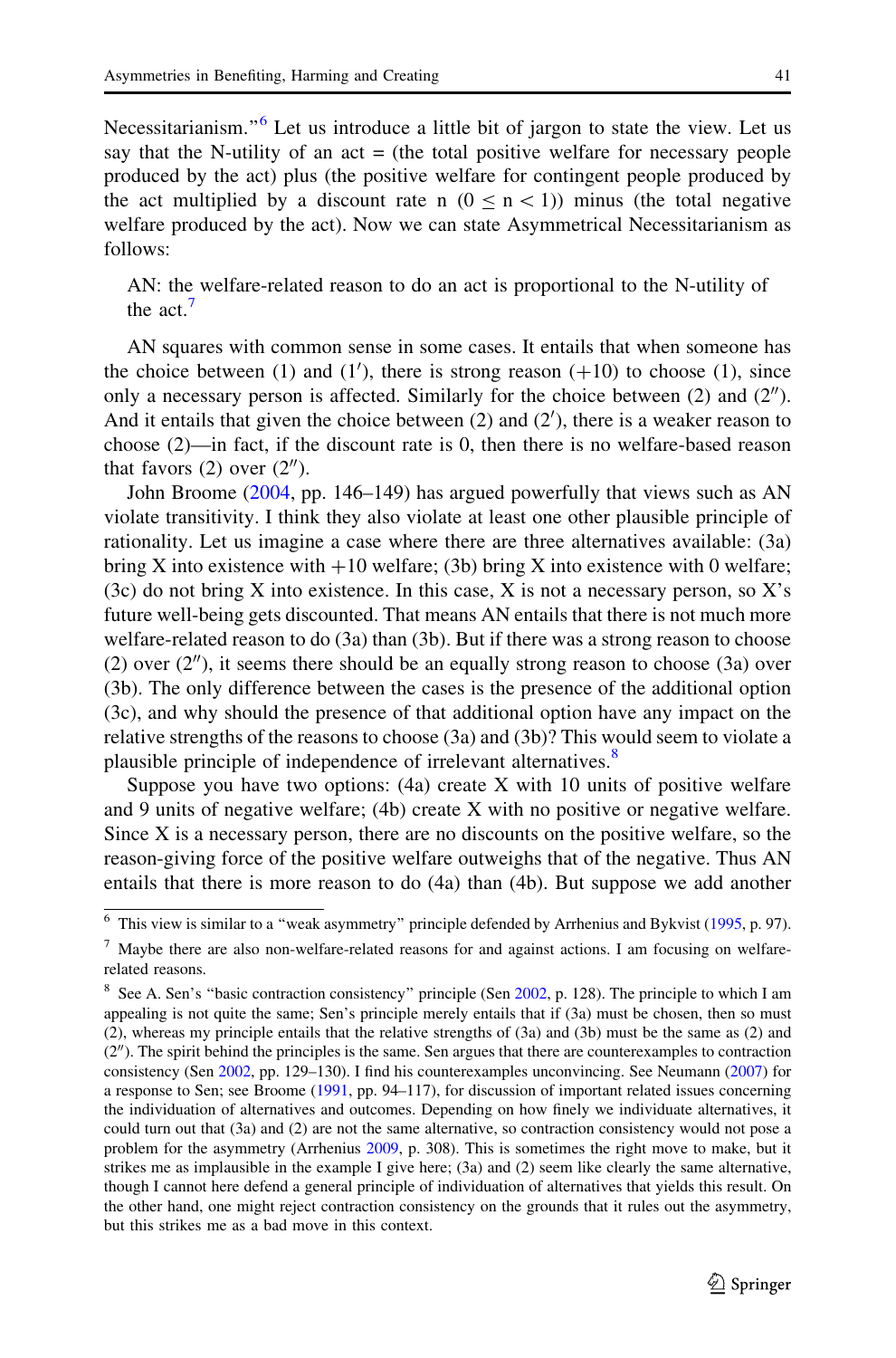option: (4c) do not create X. Now (given a discount multiplier of less than .9) AN entails that there is more reason to do  $(4b)$  than  $(4a)$ , because X is a contingent person, so X's positive welfare gets discounted. Again, how could the relative strengths of the reasons to do 4a and 4b depend on the existence of this third option?

The problem is not specific to AN. Rather, it will apply to any view according to which there is one set of rules that applies to ''procreative'' decisions and another that applies to ''individual-affecting'' decisions. This is because an individualaffecting decision can be made into a procreative one by adding another option, and given a principle of independence of irrelevant alternatives, adding another option does not affect the relative strengths of the reasons to choose the other options. Consider the suggestion, floated (though not endorsed) by McMahan, that in procreative decisions, goods have only ''canceling'' value—they cancel the negative value of bads, but do not provide positive reasons for procreating—whereas in individual-affecting decisions, goods do provide positive reasons for acting in some way (McMahan [2009,](#page-12-0) p. 53). We can see that this view will go wrong in just the same way, for the same reason: the rules for evaluating the relative strengths of two options change depending on the presence or absence of a third option.<sup>9</sup>

There are ways to get asymmetries without supposing that procreative and individual-affecting decisions operate differently. So I turn now to more general asymmetries between benefiting and harming that would yield some asymmetries in procreative and individual-affecting decisions.

#### 3 Asymmetries in Positive and Negative Welfare

Perhaps there is an asymmetry between benefiting and harming in general—or, as I would prefer to put it, between positive and negative welfare.<sup>10</sup> One way to express this asymmetry is axiological: Positive welfare contributes less than negative welfare to the value of the universe. Another way to express the asymmetry is in terms of reasons: Negative welfare provides more reason-giving force than positive welfare; that is, there is more reason to prevent some negative welfare from coming about, or to avoid bringing it about, than there is to bring about an equivalent amount of positive welfare, and there is more reason against bringing about some negative welfare than there is for preventing or avoiding an equivalent amount of positive welfare (Harman [2004,](#page-11-0) p. 98). Elements of negative well-being, such as pain, seem to be pressing or insistent in ways that positive well-being (or its absence) is not. If some such view were true, then Dr. A would have strong reason not to put the blastocyst in the torture dish but no strong reason to put the blastocyst in the happy dish. But if my previous arguments are sound, this is not because of anything to do with it being a procreative decision, as the presence or absence of the

<sup>&</sup>lt;sup>9</sup> This argument is sufficiently general that it might apply to the view that the asymmetry is explained by appeal to rights. Such views must appeal to a difference in rights-violations between procreative and individual-affecting decisions; but if there is such a difference, then the relative strengths of two options change depending on the existence of an independent third option.

<sup>&</sup>lt;sup>10</sup> I prefer not to discuss harm, when possible, because it is not clear to me what harm is. See Bradley ([forthcoming](#page-11-0)).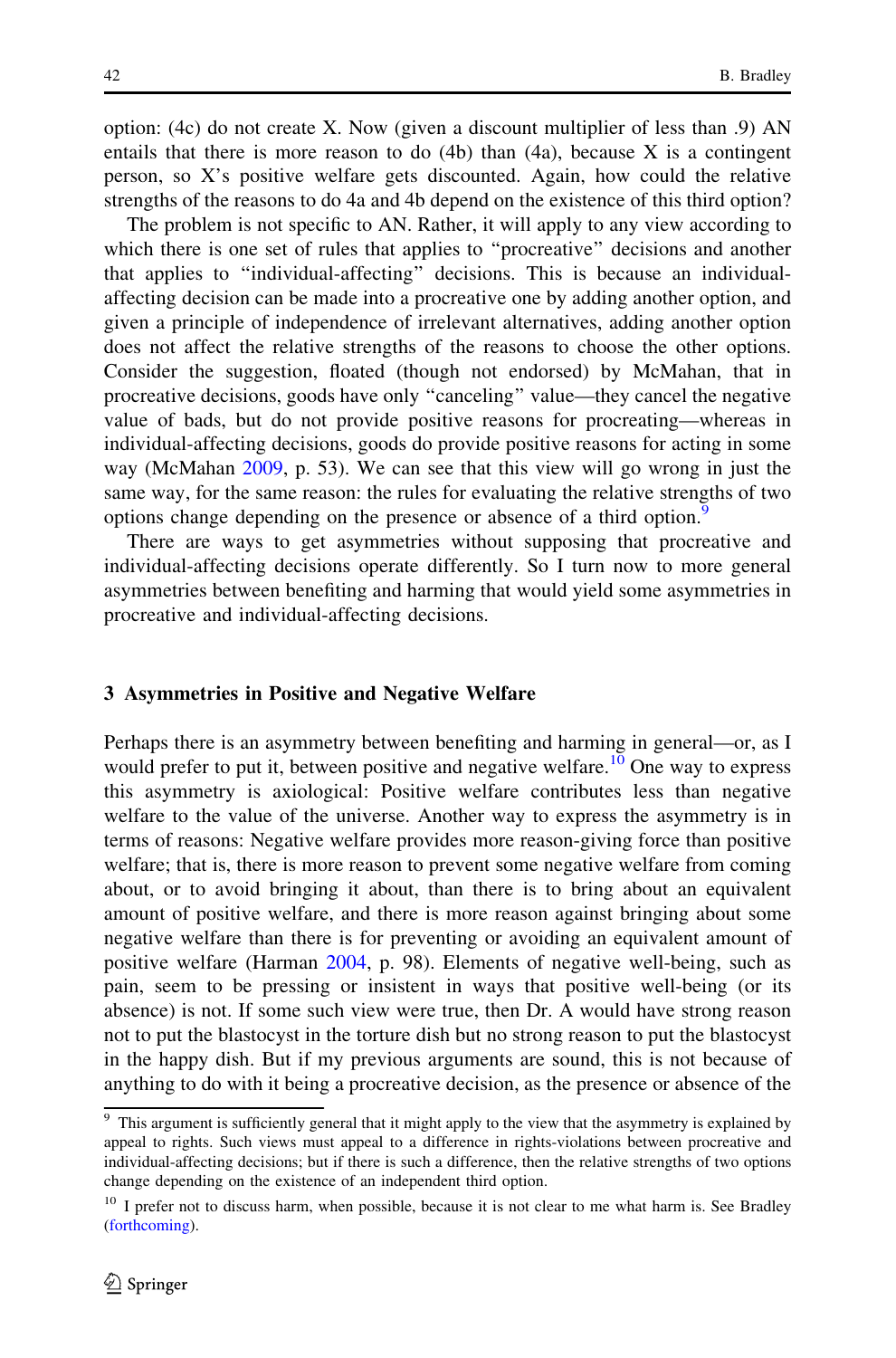garbage can option is irrelevant to the strength of the reasons for or against the other options.

One well-known view that incorporates this sort of asymmetry is negative utilitarianism (Popper [1966](#page-12-0), p. 235, note 6). According to negative utilitarianism, an act is right if and only if it minimizes pain (or negative well-being). Negative utilitarianism is underwritten by a denial that intrinsic goodness plays a role in determining moral rightness. Negative utilitarianism is wildly implausible; claiming that intrinsic goodness plays no role in determining rightness yields bizarre results. But a more moderate view might claim that while goodness and badness both play a role in determining moral rightness, badness plays a bigger role Holtug ([2010,](#page-11-0) p. 255).<sup>11</sup> According to the more moderate view, we have more reason to bring about the very happy people than the mildly happy people, but we have *most* reason not to bring about unhappy people. Unhappiness is more weighty, has more reasongiving force, than happiness. This will not account for the intuition that it is ethically neutral to bring about happy people. But if the arguments of the last section are sound, that intuition must be abandoned in any case; and the moderate view at least supports the claim that bringing an unhappy person into the world is a more serious matter.

In order for this moderate thesis to make sense, we must state something about what equivalent amounts of positive and negative welfare are. Perhaps we could state that a particular bit of positive well-being is equivalent to a particular bit of negative well-being if and only if a life with both of them would contain the same amount of well-being as a life with neither of them, other things equal. Positive and negative well-being are symmetrical with respect to their impact on an individual's well-being level; they are asymmetrical with respect to their reason-giving force (Arrhenius [2010,](#page-11-0) p. 171).<sup>12</sup>

This view is not plausible. Suppose I have a course of action available to me that will slightly increase my well-being, but it will do so by giving me lots of positive well-being and slightly less negative well-being. My other option leaves me at the same well-being level by giving me no positive or negative well-being. If the asymmetry view is true, then I should not improve my well-being level. The badness has more reason-giving force than the goodness, so even though there is less of it, it outweighs the goodness. Surely this cannot be true.

Does it matter that it is my own well-being that is at stake rather than someone else's?<sup>13</sup> Suppose I can slightly advance someone else's well-being by giving them lots of positive well-being and slightly less negative well-being; does the balance of reasons favor not doing it? Maybe I need to ask that person before improving her

<sup>11</sup> Holtug argues that it is a good feature of prioritarianism that it implies this moderate asymmetry (Holtug [2010](#page-11-0), p. 259).

<sup>&</sup>lt;sup>12</sup> Note that if we understand the moderate view in this way, it follows that certain ways of analyzing well-being in terms of reasons must be rejected. If the value of something for someone is just the reason we have, for that person's sake, to promote or prevent it, then if some bit of positive and negative wellbeing make same-sized but opposite impacts on someone's well-being, there must be same-sized reasons to promote or prevent them. Perhaps this result could be avoided by distinguishing between different sorts of reasons. Thanks to Justin D'Arms for discussion of this point.

 $13$  For discussion of this question, see Griffin [\(1979](#page-11-0), p. 53).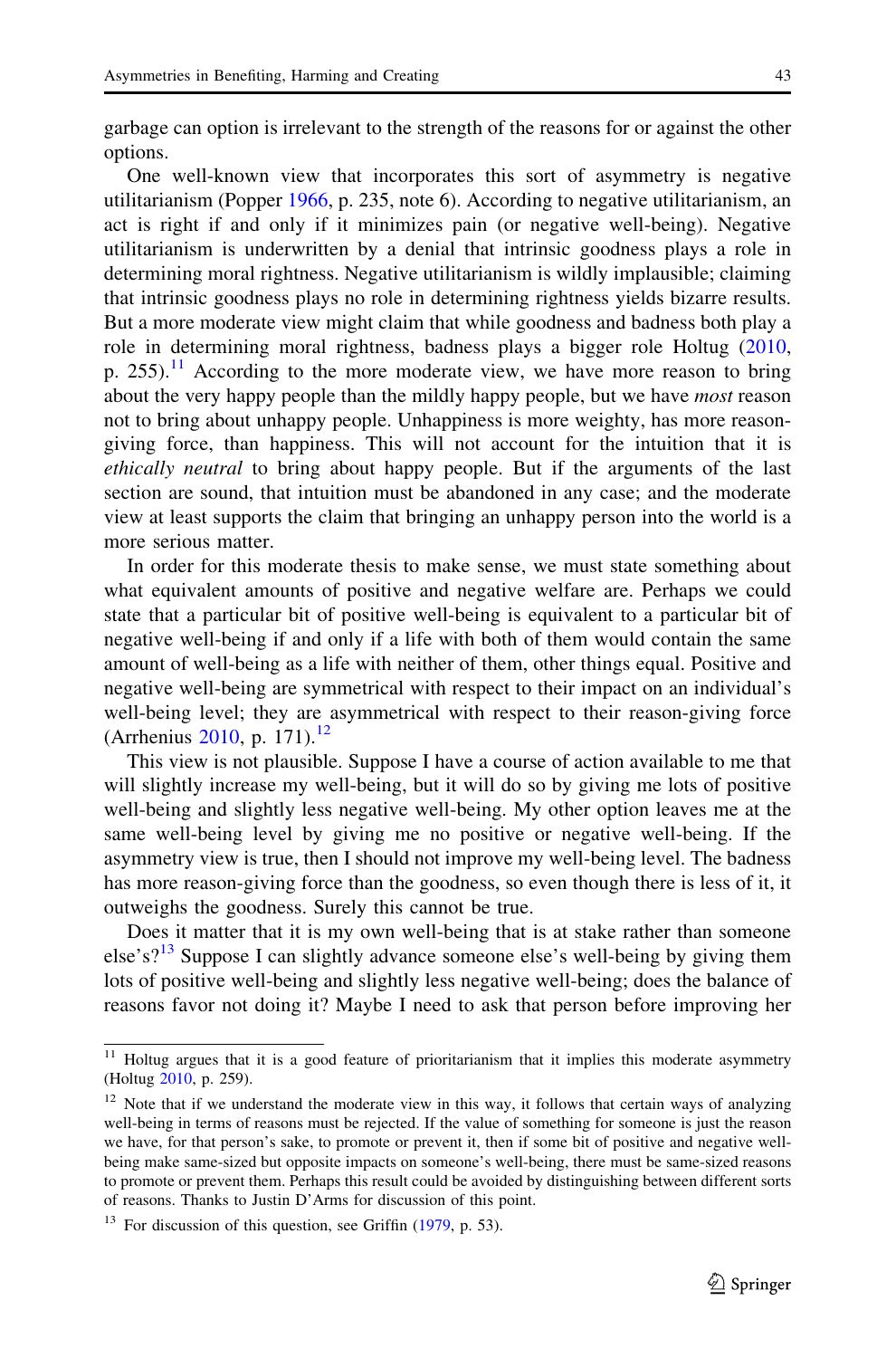well-being in that way (Shiffrin [1999](#page-12-0), p. 130). It is natural to think that when one brings about some negative welfare for somebody, one must typically get permission first, even if a greater amount of positive welfare comes along with the negative; whereas one need not get permission merely to bring about some positive welfare for someone, even if the net benefit is the same. But we think so only when focusing on certain sorts of cases. For example, one must get permission if one wishes to do bodily harm to someone for the sake of her future well-being, but normally need not get permission to give someone some money. But perhaps the reason one must get permission in the former case is not because of the greater reason-giving force of badness, but because people have a right not to have their bodies violated in certain specific ways without permission;  $X$  should not give  $Y$  a back massage without permission even if it would be pleasant and totally painless for Y. Such rights, if they exist, have their own independent reason-giving force. And they are obviously not relevant in a single-person case.

There is a more radical course available to the defender of the moderate asymmetry: to reject the part of the picture in which intrinsic goodness and intrinsic badness are thought to be symmetrical with respect to their impact on individual well-being. Some programmatic remarks made by Seana Shiffrin suggest the possibility of a view according to which there is no single scale of well-being to which intrinsic goodness and badness contribute in opposing ways. Rather, positive and negative welfare, or the more specific components of welfare, are simply incommensurable; they provide different sorts of reasons for acting, and reasons of different strengths. Here are some claims that are particularly relevant for our purposes:

Accounts that identify harms with certain absolute, noncomparative conditions (e.g., a list of evils like broken limbs, disabilities, episodes of pain, significant losses, death) and benefits with an independently identified set of goods (e.g., material enhancement, sensual pleasure, goal-fulfillment, nonessential knowledge, competitive advantage) would not generate these puzzles. Structurally, they would be better placed to accommodate these asymmetries. (Shiffrin [1999](#page-12-0), p. 123)

Benefits do not have the same moral significance and justificatory power as do harms... If the failure to impart them will have no influence on a life, benefits do not generate the same sort of moral reasons as those that compel us to avert and prevent harm that will affect a person. And they do not even generate the same reasons as are produced by pure benefits that would *improve* an ongoing life." (Shiffrin [1999,](#page-12-0) pp. 134–135)<sup>14</sup>

How exactly would asymmetries be accounted for by Shiffrin's account? Perhaps we could say things such as this: each item on the harm list has lexical priority over every item on the benefit list.<sup>15</sup> This is suggested by the claim that "benefits do not generate the same sort of moral reasons'' as harms. But this would not be plausible.

<sup>&</sup>lt;sup>14</sup> Here Shiffrin is distinguishing benefits for already existing people from benefits for people who do not yet, or might not, exist.

<sup>&</sup>lt;sup>15</sup> For discussion of lexical views and reasons to reject them, see Arrhenius and Bykvist [\(1995\)](#page-11-0).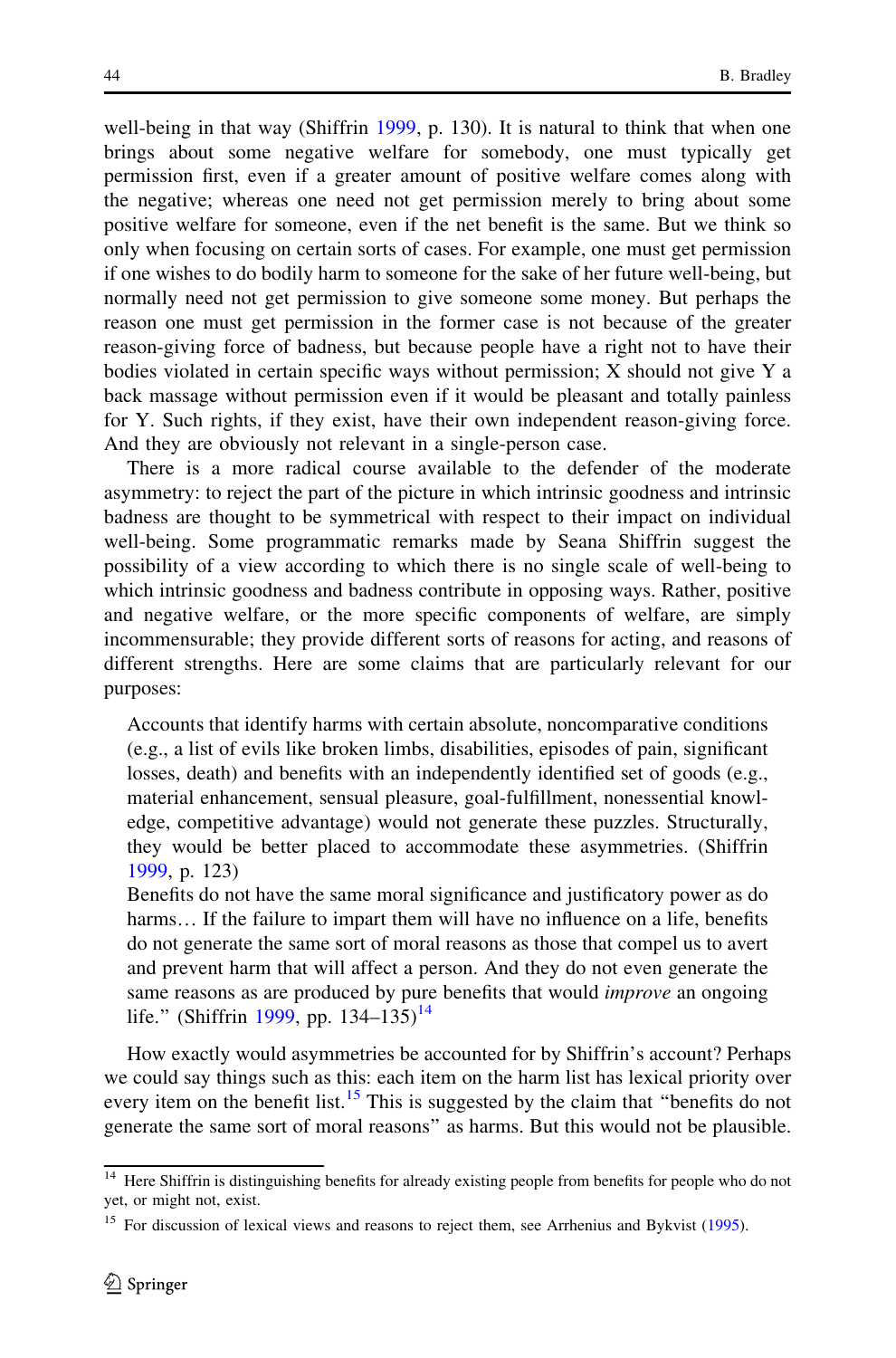There is not more reason to prevent a very minor, slightly painful injury than there is to make a great advance in human knowledge (even if that knowledge will not prevent harms). Rather, some but not all items on the bad list will outweigh some items on the good list. And now we have a problem: How do we determine what equivalent amounts of harm and benefit are? If we deny the existence of a unified welfare scale to which positive and negative welfare contribute in opposite directions, then we are left without a way to understand an essential component of the view: that harm-reasons are ''stronger'' than benefit-reasons. If harms and benefits are incommensurable, then trying to state how much benefit is equivalent to some amount of harm is like trying to state how many apples are equivalent to an orange.

So the argument against a general asymmetry goes like this. There is no lexical ordering whereby harms are lexically prior to benefits; such orderings lead to absurd consequences. If there is not such a lexical ordering, either there is a unified scale of well-being to determine what makes harms and benefits equal, or there is not such a scale. If there is, it is sometimes prudentially rational to make oneself worse off than one would otherwise have been. If there is not, then the view is incoherent in the absence of some other way to determine what makes a harm and a benefit ''equal'' (but opposite). All paths are blocked; there is no general asymmetry here.

#### 4 Can We Make Someone Better Off by Creating Her?

Suppose that I have shown that there is no axiological asymmetry: Positive and negative well-being provide reasons of equal strength for or against procreation. This would not show that one's offspring can in fact be benefited by being brought into existence; maybe it is impossible either to harm or to benefit by creating. The argument goes like this: to benefit or harm someone is to make her better or worse off than she would otherwise have been; this involves a comparison between X's actual well-being level and the well-being level X would have had if X had not been created; but if X had not been created, then X would not have had a well-being level at all; thus nobody can be benefited or harmed by being created.

It is problematic to understand benefit and harm in this counterfactual way.<sup>16</sup> But eliminating the harm talk still leaves an interesting argument; the conclusion is not that nobody can be benefited or harmed, but rather that nobody is better or worse off than she would have been had she not been created. That is provocative even if it cannot be identified with a conclusion about harm and benefit. Should we accept this argument?

I do not think so. I have argued elsewhere that death is bad for its victim at times after the victim has died—namely, the times at which the person would have been living a good life (Bradley [2009](#page-11-0)). In such cases, the person is worse off at those later times for having died earlier. So I think there are some cases in which we can make comparisons between a person's actual and counterfactual well-being levels at a

<sup>&</sup>lt;sup>16</sup> This has been widely noticed, but for two recent discussions see Bradley ([forthcoming](#page-11-0)) and Hanser ([2008,](#page-11-0) p. 434).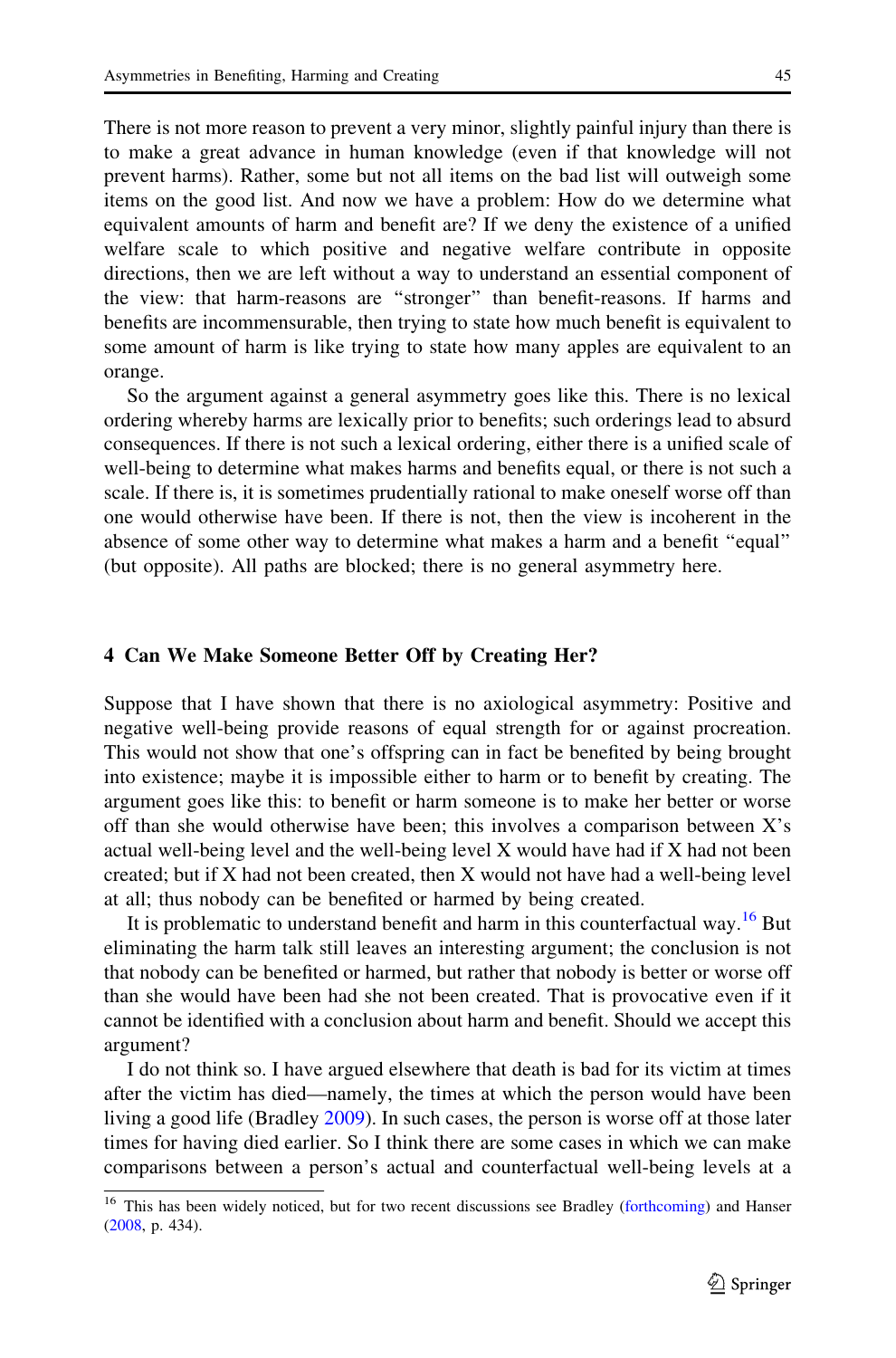time, even if the person does not actually exist at that time. Now I would like to explore the claim that we can make such comparisons willy-nilly. For any time, and any world, we can sensibly compare how things are going for someone at that time and that world with how things are going for that person at any other time and world (Roberts [2003,](#page-12-0) pp. 168–169; Johansson [2010](#page-11-0), p. 295; Holtug [2010,](#page-11-0) pp. 132–134). This means we can assign a well-being level for every person to every time and world. Can this apparently crazy claim be sustained? I think so.

There are lots of possible views about what times and worlds a person can have a well-being level. Some seem concerned with existence—as Arrhenius and Rabinowicz state, ''wellbeing presupposes being'' (Arrhenius and Rabinowicz [2010,](#page-11-0) p. 409). They might accept the view that people have well-being levels at all and only those worlds and times at which they exist. But some might think existence is not enough. Plausibly (but arguably not), people continue to exist after they die, as corpses. But corpses cannot have well-being levels! They are in relevant respects like other inanimate objects, such as shoes, which do not have well-being levels. So maybe people have well-being levels at only worlds and times at which they are alive, or are persons, or have the capacity for consciousness (Luper [2009,](#page-11-0) pp. 132–134). And of course we might think that modality and time are different; maybe people can have well-being levels at all times at a world as long as they exist, or are persons, or have mental states, or are capable of having mental states, at some time at that world (Johansson [2010](#page-11-0), p. 298).

What is to be said for these views? Some such views are alleged to be ruled out by ''actualism,'' which is supposedly believed by anyone with a robust sense of reality, and has been defined as follows:

Actualism: If an individual has a property or stands in a relation in a world, it must exist (i.e., be actual) in this world (Bykvist  $2007$ , p. 339).<sup>17</sup>

Others might be ruled out by an analogous view about time, presentism:

Presentism: if an individual has a property or stands in a relation at a time, it must exist (i.e., be present) at that time.

As stated, presentism seems too restrictive. Certainly there are some properties that can be had at a time only by things that exist at that time, such as temperature or mass. But many others are not subject to this restriction. For example, the property being eulogized is often had by people at times after they exist. If presentism is too restrictive, we might think actualism is as well, though uncontroversial examples are hard to find here. But even if we are convinced that there are counterexamples to presentism and actualism, we might be unmoved concerning well-being; we might still think that if an individual has well-being at a time or world, that individual must exist at that time or world. We might think so because we think that well-being is more like temperature than it is like being eulogized. Why think so? We might think that there is an important difference between intrinsic and extrinsic properties, and the reason being eulogized can be had at times after one has ceased to exist is that

 $17$  'This' is ambiguous, but I follow Johansson [\(2010,](#page-11-0) p. 286) in taking it to refer to the world of the antecedent, rather than the actual world.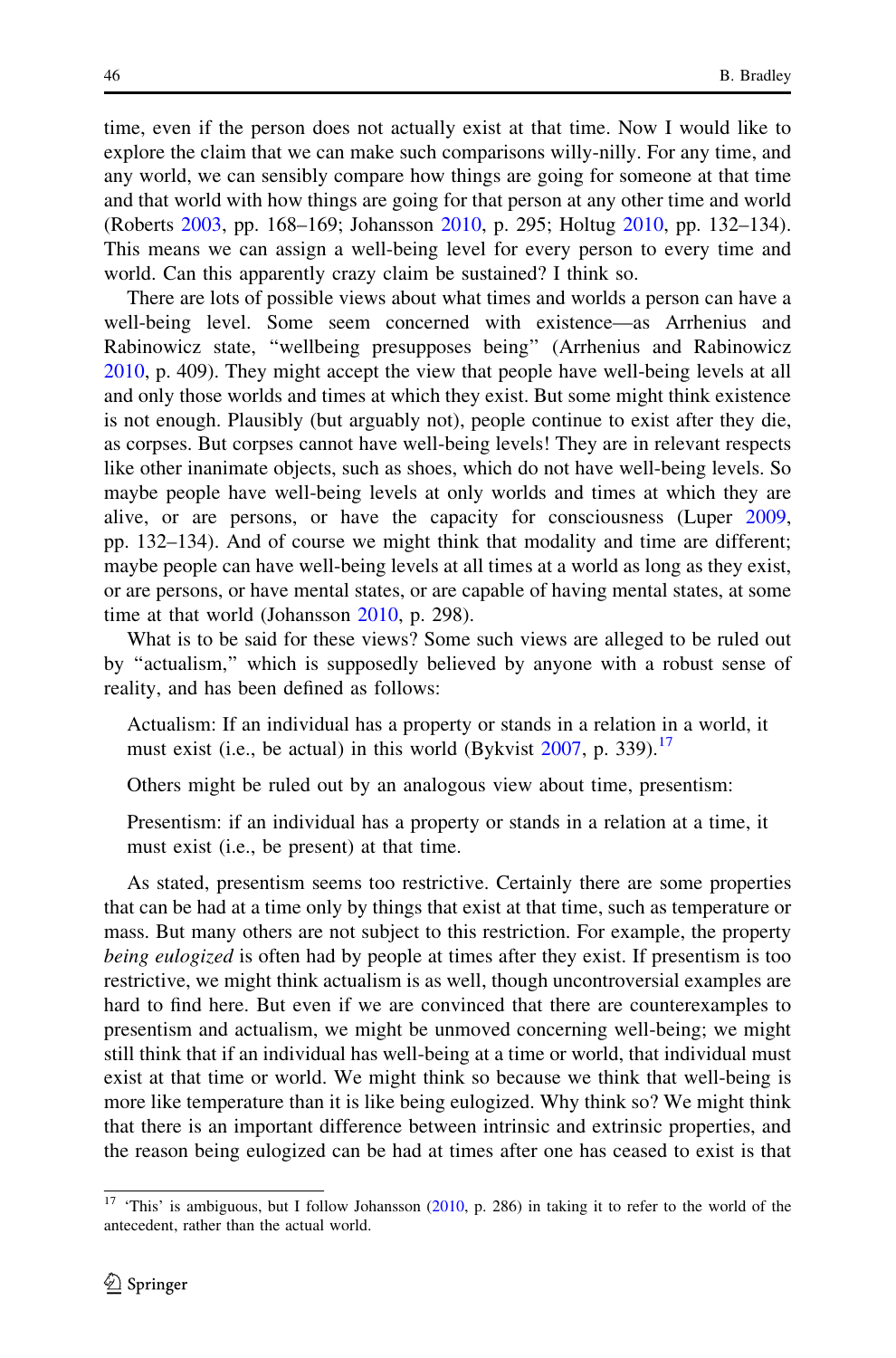being eulogized is an extrinsic property; temperature, on the other hand, is intrinsic. We might think well-being is intrinsic too. But is it? According to a desire satisfactionist, how well off someone is depends on the extent to which her desires are satisfied; normally, this will depend on what is happening outside of her body. Since the truth of desire satisfactionism is contested, we should not assume that well-being is intrinsic. $18$ 

I propose that well-being is not an intrinsic property an individual has, nor a relation an individual has to something else in the world, but rather a relation between individuals and worlds (and times), that can be represented as a function from individuals and worlds to numbers.<sup>19</sup> On many axiologies, what determines the number that is assigned to a combination of  $\leq$ individual, time $\geq$  is what properties the individual has at that time, if any; but on some versions of desire satisfactionism, other things may determine that number, namely what is going on with things that are or were the objects of the individual's desires.

The question is whether thinking of well-being as represented by such a function, rather than one that is undefined for any  $\leq$ individual, time $\geq$  such that the individual does not exist at that time, does justice to well-being. We could take some function and claim that it represents temperature, but if the function assigns a value for an argument  $\langle x, y \rangle$  where x is some object and y is a time at which x does not exist, then we know that the function does not represent temperature. If the function that represents temperature assigns zero to  $\lt$ me, sometime in 1950 $>$  then I must have had motionless molecules in 1950, but I had no molecules at all in 1950, let alone motionless ones.

But I see no reason to think that a complete function from individuals and worldtimes to numbers could not represent well-being. Think about why we care about well-being. We want to appeal to it in order to determine which worlds or futures are most choiceworthy for an individual's sake.<sup>20</sup> It makes perfect sense to say that a future in which I exist and am happy is more choiceworthy for my sake than a future in which I do not exist. The fact that it is a better future for me explains why it is better for me to live than to die. Other explanations can be given; for example, one might say that facts about one's whole life and one's (shorter) counterfactual life explain why it is better to live (Feldman [1992](#page-11-0)). But this explanation takes out the future-orientation of the intuition: it is at least partly because of the value of the

<sup>&</sup>lt;sup>18</sup> One might think that even if well-being is not intrinsic, it requires the possession of intrinsic properties, even if desire satisfactionism is true, since intrinsic properties are necessary for having desires. This is true, but leaves open the question of when the individual is well- or badly-off in virtue of having those desires. It often seems wrong to say that it is when the desire takes place. (See Bradley [2009](#page-11-0), pp. 18–30 for discussion of this and related issues.) In any case, the point about intrinsicness is not to establish that it is possible to have well-being at a world at which one never exists, but to forestall a possible argument against that possibility. Thanks to Jens Johansson for discussion of this point.

<sup>&</sup>lt;sup>19</sup> As Broome argues, it is possible to treat goodness for a person, or well-being, as "a relation that the person has to a history, rather than as a property she has in a history'' (Broome [2004,](#page-11-0) pp. 63–64). Nevertheless, for reasons that are unclear to me, Broome chooses to think of well-being as a property a person has, and he thus claims that ''a history in which a person does not exist is neither better nor worse for her than any other history… the person's value function will not assign any value to a history in which the person does not exist" (Broome [2004](#page-11-0), p. 65).

 $20$  See Arrhenius [\(2009](#page-11-0), p. 299) for a similar thought.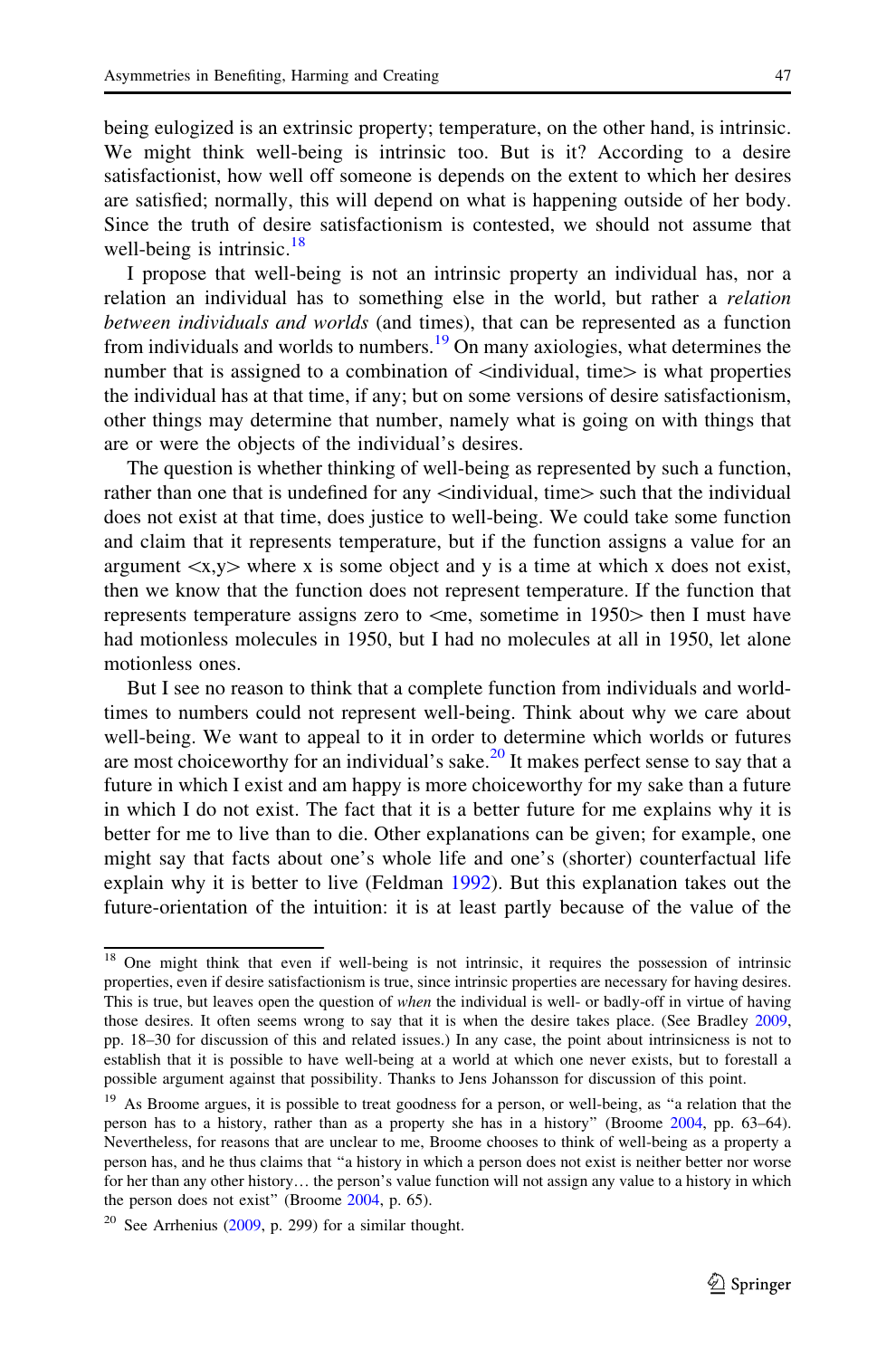<span id="page-11-0"></span>future part of my life, and because living would provide a *better* future for me, that my death now would be bad. Similarly for worlds; appealing to the fact that the actual world is better for me than one in which I never came into existence provides the most intuitive way to understand what it is to claim (if I am lucky) that coming into existence was beneficial for me. For a world or future to have a place on the choiceworthiness-for-me scale does not require that I have some molecules there, or the capacity for consciousness, or anything like that.

In my view, those who would insist that well-being cannot sensibly be represented by such a function should explain why we need well-being, given that (assuming an abundant conception of properties and relations) there is a relation, represented by this function, that does the main job well-being was supposed to do. Better just to identify well-being with that relation; otherwise well-being is otiose.

If I am right about this, then when we create someone, strange as it might sound, we can thereby make her better or worse off than she would have been otherwise. Plausibly, individuals have zero well-being at all times at worlds at which that individual does not exist. So anyone who has a well-being level above zero has been benefited by being created.

Acknowledgments Many thanks to the participants at NOISE 2 at Tulane in February 2011 and the Population Ethics workshop at McGill in April 2011. Special thanks to Gustaf Arrhenius, Ralf Bader, Elizabeth Brake, Eric Cave, Justin D'Arms, Tyler Doggett, Dale Dorsey, Iwao Hirose, Dan Jacobson, Jens Johansson, Melinda Roberts, David Shoemaker, and Sarah Stroud.

#### **References**

Arrhenius, G. 2006. The moral status of potential people. Manuscript.

- Arrhenius, G. 2009. Can the person affecting restriction solve the problems in population ethics? In Harming future persons: Ethics, genetics and the nonidentity problem, ed. M. Roberts, and D. Wasserman, 291–316. Dordrecht: Springer.
- Arrhenius, G. 2010. Population ethics: The challenge of future generations. Manuscript.
- Arrhenius, G., and K. Bykvist. 1995. Future generations and interpersonal compensations: Moral aspects of energy use. Manuscript.

Arrhenius, G., and W. Rabinowicz. 2010. Better to be than not to be? In The benefit of broad horizons: Intellectual and institutional preconditions for a global social science (Festschrift for Björn Wittrock on the occasion of his 65th birthday), ed. H. Joas, and B. Klein, 399–414. Leiden: Brill.

Benatar, D. 2006. Better never to have been: the harm of coming into existence. Oxford: Oxford University Press.

Bradley, B. 2009. Well-being and death. Oxford: Oxford University Press.

- Bradley, B. 2010. Benatar and the logic of betterness. Journal of Ethics and Social Philosophy, [www.jesp.org.](http://www.jesp.org)
- Bradley, B. (forthcoming). Doing away with harm. Philosophy and Phenomenological Research.
- Broome, J. 1991. Weighing goods. Oxford: Blackwell.
- Broome, J. 2004. Weighing lives. Oxford: Oxford University Press.
- Bykvist, K. 2007. The benefits of coming into existence. Philosophical Studies 135: 335–362.
- Feldman, F. 1992. Confrontations with the reaper. New York: Oxford University Press.
- Griffin, J. 1979. Is unhappiness morally more important than happiness? The Philosophical Quarterly 29: 47–55.
- Hanser, M. 2008. The metaphysics of harm. Philosophy and Phenomenological Research 77: 421–450.
- Harman, E. 2004. Can we harm and benefit in creating? *Philosophical Perspectives* 18: 89-113. Holtug, N. 2010. Persons, interests, and justice. Oxford: Oxford University Press.

Johansson, J. 2010. Being and betterness. Utilitas 22: 285–302.

Luper, S. 2009. The philosophy of death. Cambridge: Cambridge University Press.